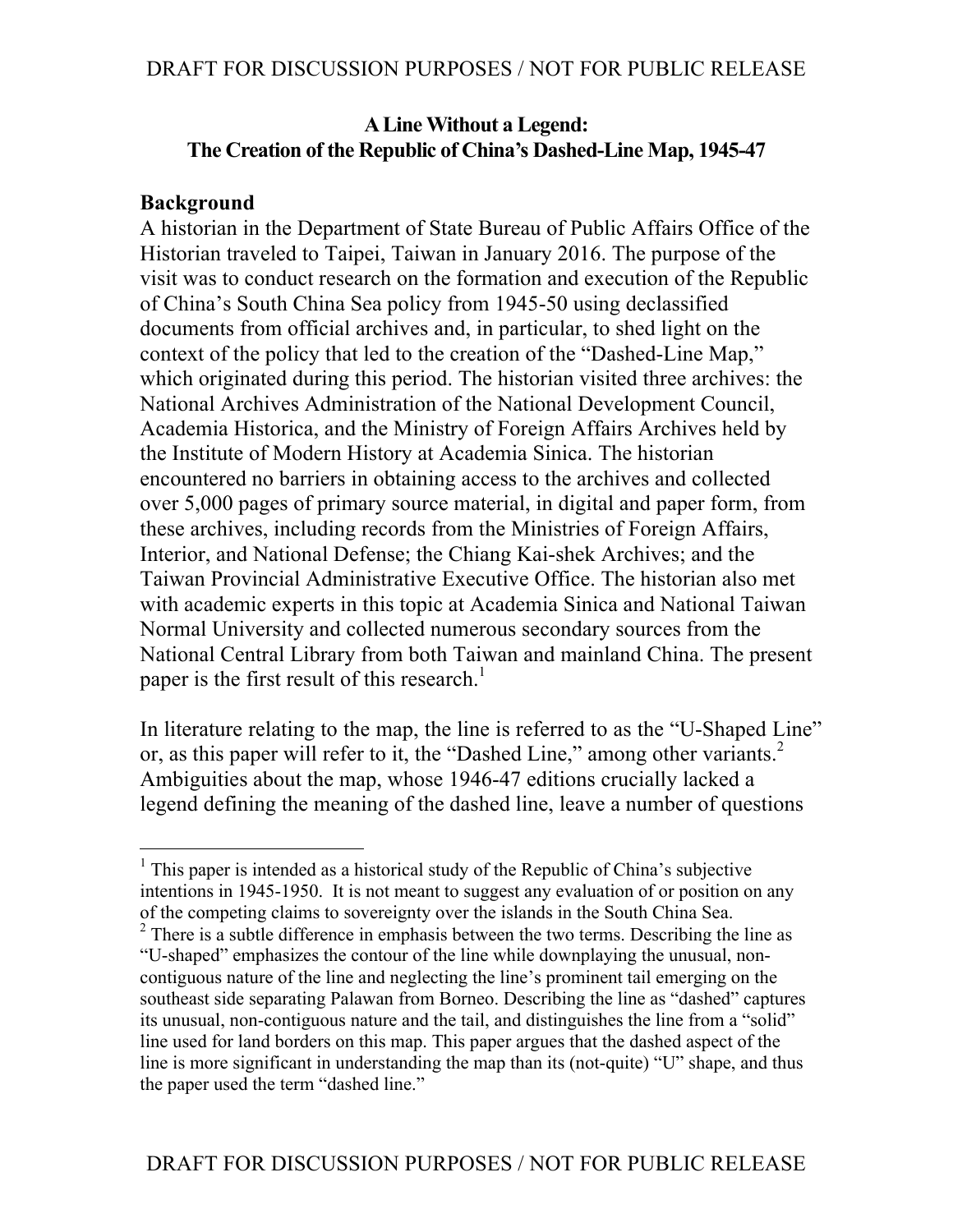unanswered and thus breadth for possible interpretations.<sup>3</sup> Moreover, scholarship on China's early post-war South China Sea policy provides differing and sometimes contradictory information on key facts. For example, the U.S. Department of State rightly observed in a 2014 review of the literature that, "Scholarly accounts place the publication date [of the first published dashed-line map] from 1946 to 1948. $\cdot$ <sup>3</sup>

With the maps leaving room for vastly different interpretations and a scholarly literature marked by variations on basic facts, this study aims to establish certain key facts surrounding the creation of the dashed-line map, and in so doing to provide a sound historical context for the map in the development and execution of the Chinese government's South China Sea policy during the early postwar years. A related question is the meaning of the dashed-line map: do the archives reveal whether the dashed line was intended to stake a massive maritime claim on the entire South China Sea (including land features as well as all waters) within those bounds, or a much more narrow claim to the land features—the islands—therein, along with the contemporary convention of a three nautical mile territorial sea surrounding the islands?

### **Key Findings**

1. The Republic of China's first official dashed-line map was created in September 1946. Entitled the "Location Sketch Map of the Republic of China's Islands in the South China Sea," this was created to guide the Republic of China naval expedition to take over islands in the South China Sea, an operation executed from November 1946- February 1947, amidst signs of renewed claims over the islands by France and the Philippines. Minutes from a cabinet level meeting on September 25, 1946 establish the Republic of China government's decision to use this map to delimit the scope of the takeover. (See Attachment 1, which contains the minutes of the meeting and the map; below the minutes are translated and discussed in detail.)

 $\overline{a}$  $3$  For an analysis of several possible interpretations of the claims, see Limits in the Seas #143, U.S. Department of State (2014), available at http://www.state.gov/e/oes/ocns/opa/c16065.htm. . <sup>4</sup> *Ibid*, p. 3 fn. 5.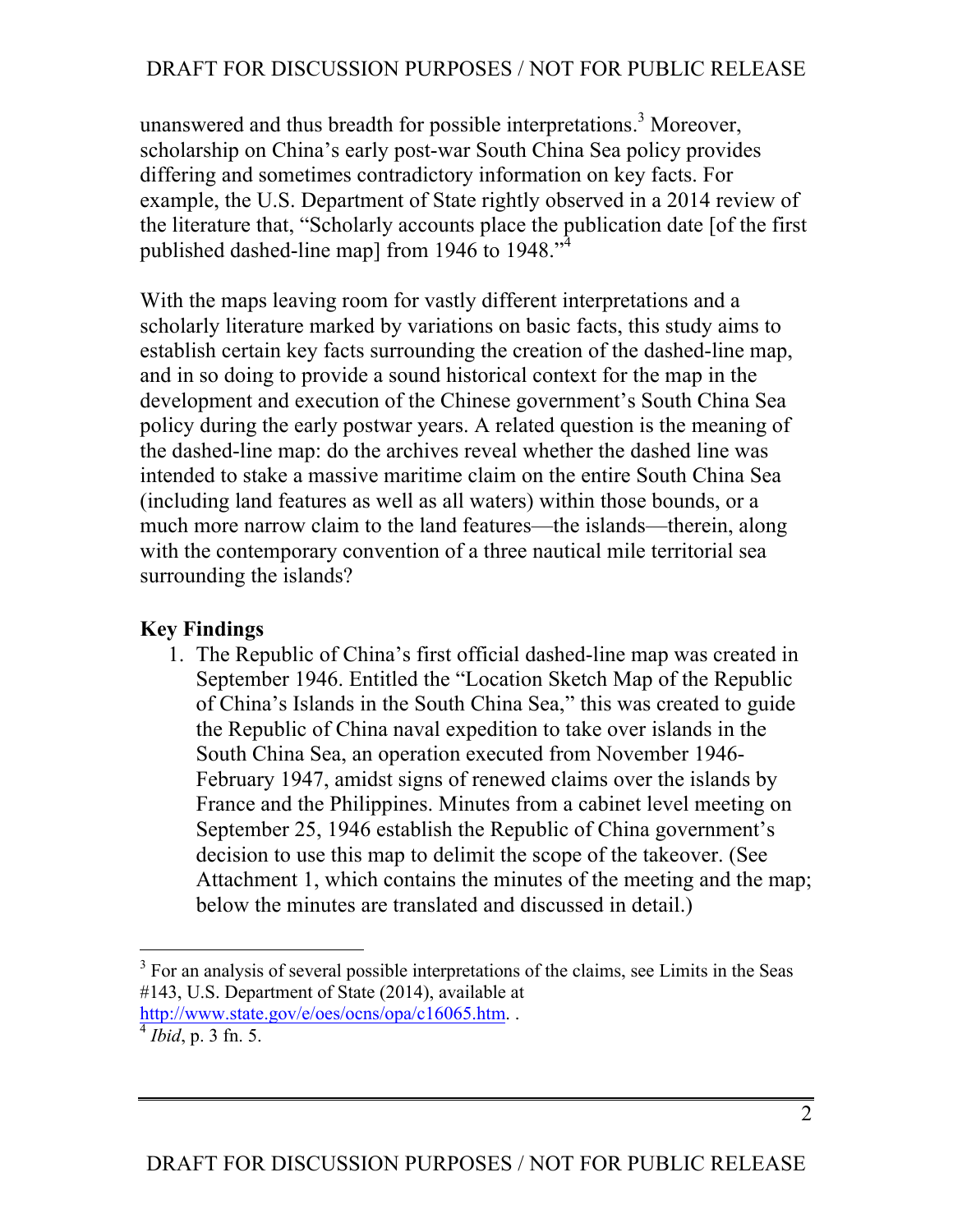- 2. The September 1946 map was refined, edited, and approved for final release without the "sketch" designation by the National Government on August 8, 1947. (See Attachment 2, which contains the final edition of the maps.) Following this approval, both a sketch and final forms of the maps were published and disseminated. The Office of Territory in the Ministry of the Interior published an edition of the "sketch" map, in the November 1947 book, *A Sketch Account of the Geography of the Islands in the South China Sea*, by Office of Territory geographer and takeover mission participant, Zheng Ziyue. (See Attachment 3, which contains this map.) In February 1948, the same office published *The Administrative Division Map of the Republic of China*, which includes the islands on both the map of China and the regional map, entitled "Location Map of the Islands in the South China Sea."5 The edition without the "sketch" designation is the version typically cited as the published version of the map.
- 3. The "dashed" line used in the Republic of China Government's maps of the islands in the South China Sea from this era was and remains unique. No other maps located in the course of this research use a dashed line. While maps of the South China Sea published outside government channels occasionally used a solid line, maps produced by the Republic of China Government consistently used a dashed line. However, no textual evidence was located explaining the use of the dashed line as opposed to a solid line. Given the consistency of the Republic of China Government's use of this unique, dashed line, it is reasonable to assume that the dashed line indicates something different from the solid line used on land borders.
- 4. All textual evidence on the Republic of China's South China Sea policy in 1945-50 indicates that the Government appeared to consider the islands to be Chinese territory, but was not pursuing a claim to all

 $<sup>5</sup>$  To date, the author has been unable to obtain a printed copy of this publication. This</sup> information is drawn from Li & Li 2003, p. 290. However, in light of the map published in Zheng 1947 (see Attachment 3), Li & Li were incorrect in stating that the 1948 map was "the first time that a map marked with the dotted line in the South China Sea was officially issued during the Kuomintang (KMT) period."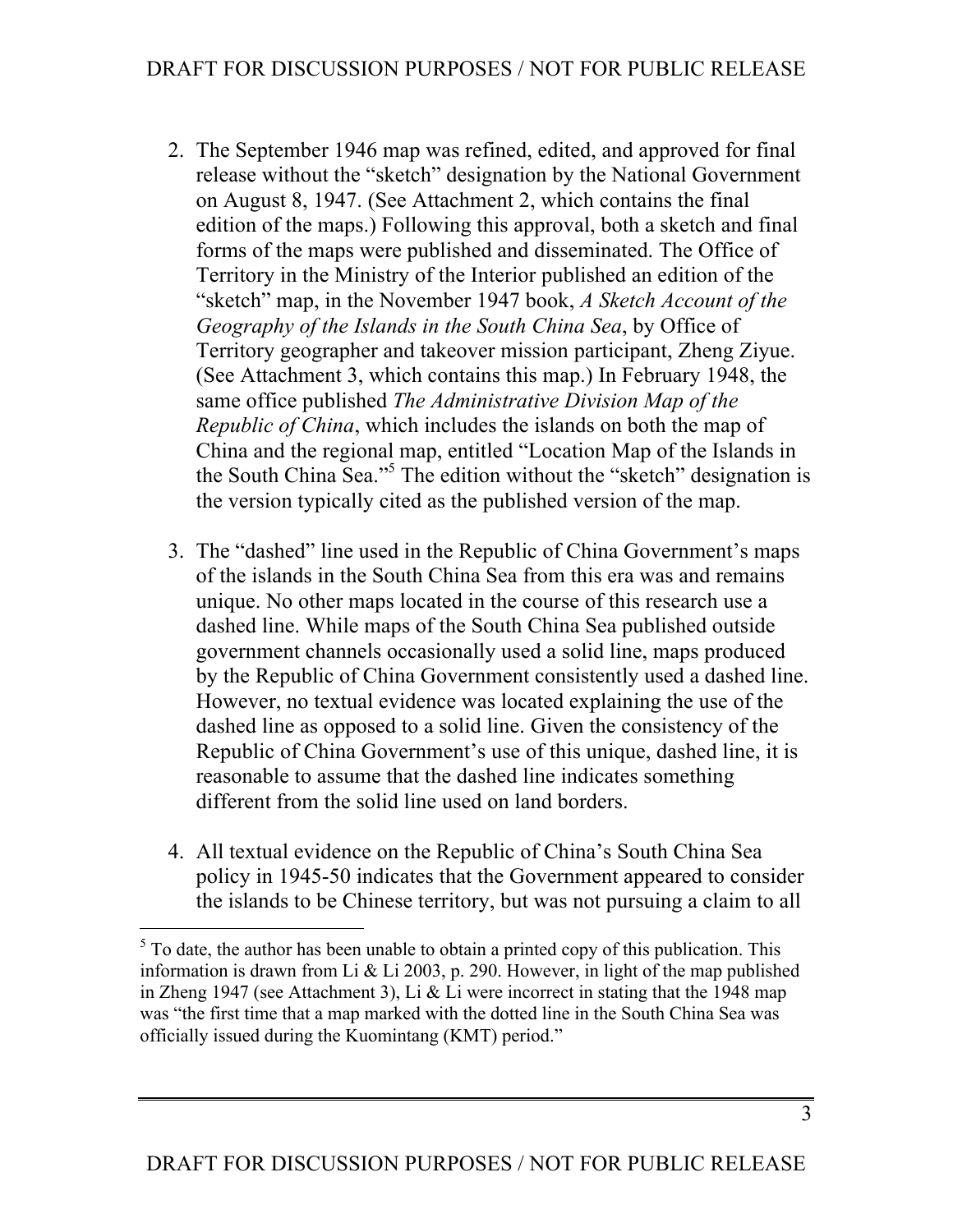of the sea within the dashed line. The titles of the maps indicate that their subject was the "*Islands* in the South China Sea." Furthermore, the textual record surrounding the formation and execution of the Republic of China's South China Sea policy was focused on establishing control over the land features of each archipelago, not the seas joining them. Records discuss the islands' military value (in denying their use to foreign powers who might again threaten China), as well as their economic value (in access to fishing grounds and guano mines for Chinese commercial exploitation, and location along commercial shipping lanes). There is no evidence of any maritime claim beyond, presumably, contemporary practice of a three nautical mile territorial sea surrounding each land feature. 6

### **Precursors to the Dashed-Line Map**

 $\overline{a}$ 

Some studies state that the Republic of China's first official dashed-line map was published in April 1935. In fact, this map, entitled the "Map of Islands in the South China Sea" (*Zhongguo nanhai ge daoyu tu* 中國南海各島嶼 圖; see Attachment 4: April 1935 Land and Water Maps Inspection Committee Map), which was published in the second issue of the journal of the Republic of China's Land and Water Maps Inspection Committee, contains no lines—dashed or solid—surrounding the islands of the South China Sea; the only lines drawn on the sea are navigation lanes.<sup>7</sup>

 $6$  For more on these conventions, see U.S. Department of State 2014, p. 12. Furthermore, Christopher Chung, citing studies by Tommy Koh, Hungdah Chiu, and Ulises Granados, summarized the Republic of China's contemporary conception of waters zones: "At the Hague Codification Conference of 1930, the last international meeting to discuss the standardization of the scope of territorial waters before the creation of the U-shaped line maps, the ROC supported a three nautical mile territorial waters zone and a twelve nautical mile contiguous waters zone beyond it. The ROC government officially implemented the former zone in 1931, the latter in 1934, and allowed fishing within both despite the conference having never reached a consensus. It did not support any other waters zone beyond these two until the concept of the continental shelf was first discussed internationally in the UN Geneva Convention of 1958" (Chung 2015, p. 8). <sup>7</sup> *Journal of the Land and Water Maps Inspection Committee* vol. 2 (April 1935), pp. 68 opp.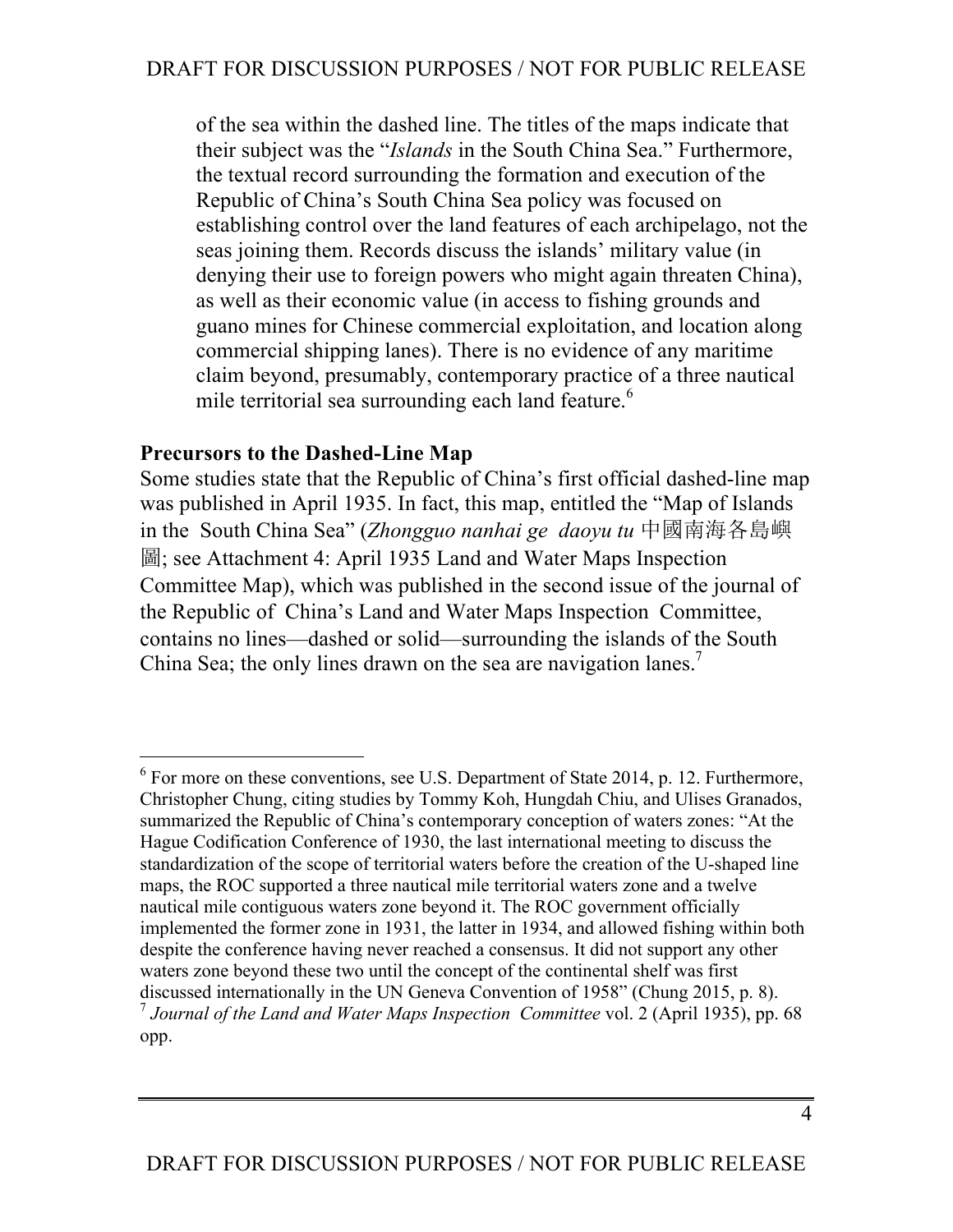While the 1935 map does not explicitly state a territorial claim, the Committee appeared to consider the islands to be Chinese territory. The Maps Inspection Committee's purview was to set and enforce standards for maps published in China. Besides publishing the map and a table of names of the South China Sea islands, the Committee published its response to a query from a commercial maps publisher clarifying that while the South China Sea islands should appear in large maps showing the administrative territorial boundaries of the country, they need not appear in maps which did not extend as far south as the South China Sea islands.<sup>8</sup>

Thus, the 1935 map plays a role in the history of China's pre-war claims in the South China Sea, but it predated the appearance of the first official dashed-line map.

### **The Creation of the Dashed-Line Map**

 $\overline{a}$ 

The first official dashed-line map, entitled the "Location Sketch Map of the Republic of China's Islands in the South China Sea" (*Zhonghua minguo ling nanhai zhudao weizhi lüetu* 中華民國領南海諸島位置略圖; see Attachment 1), was prepared by the Republic of China Ministry of the Interior Office of  $T$ erritory<sup>9</sup> and appears in the archival record when it was distributed at a cabinet level meeting held in September 1946. This section provides extensive detail about this meeting, because it marks the first appearance of the map and because the minutes provide a crucial textual link between the dashed-line map and the Republic of China's policy planning and execution at the time of the emergence of the map.

<sup>8</sup> Table of names printed in *ibid,* vol. 1 (January 1935), pp. 66-69. Response to publisher discussed at the 29<sup>th</sup> meeting of the Committee on March 22, 1935, and printed in vol. 3 (September 1935), pp. 80.

Headed by geographer Fu Juejin 傅角今 (1895-1965), the Office of Territory was established on July 18, 1946, shortly before the Government of the Republic of China began planning the takeover of the South China Sea islands. Fu was the Ministry of the Interior's representative at the September 25, 1946 meeting. He was appointed the head of the Office of Territory on February 13, 1947 and remained in this position until the Office was closed on May 6, 1949. The Office of Territory (*fangyusi* 方域司) is translated in other studies as the Office of Geography. The term *fangyu* connotes territory or domain and is distinct from the term for geography, *dili* 地理.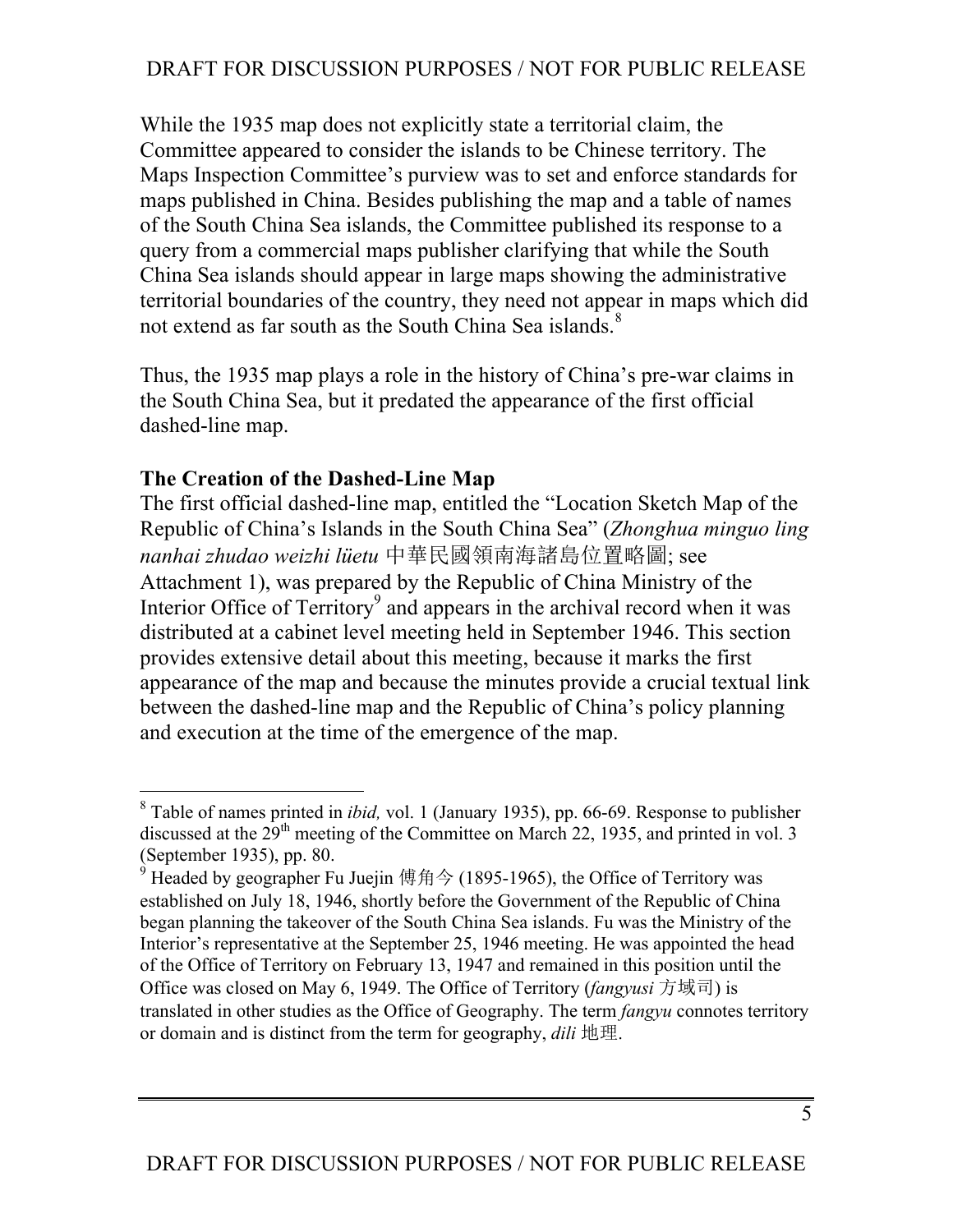### *The Backdrop for the Meeting*

Marwyn Samuels, in his early work on the history of the South China Sea disputes, stated that there was no evidence of action in the South China Sea by the Republic of China from August 1945 until July 1946.<sup>10</sup> In fact, the Republic of China had taken some actions in the region during this period. In December 1945, the Taiwan Provincial Executive Office, which had taken control of Woody Island (in the Paracels) from Japan that October, sent two members from its Bureau of Meteorology to the island, which Japan had administered through Takao (Kaohsiung) Prefecture in its colony of Taiwan since 1939. The staff surveyed the remains of a meteorological station and laid a stone tablet.<sup>11</sup> Similarly, in late May 1946, the ROC Navy began sending personnel to restore Pratas Reef's weather station.<sup>12</sup> Beyond this, Samuels' statement is correct. What appears to have stimulated the Republic of China's action in mid-1946 was its concern about French and Philippine interest and activities in the Paracels and Spratlys. On May 26, 1946, a French vessel visited Pattle Island in the Paracels to reassert France's pre-war claim to the islands, and on July 23, the Philippine Foreign Minister issued a communiqué claiming the Spratly Islands.<sup>13</sup> Also, the ROC Navy, which had been devastated during the war, only began to be built back up in late Spring of 1946, when newly trained Republic of China naval crews departed from Miami with the two destroyers, four minesweepers, and two patrol craft transferred to China from the United States—ships which would shortly play a role in the Republic of China's operations.<sup>14</sup> The French and Philippine actions caused the Republic of China, with its newly restored capacity for projecting naval power, to begin formulating a policy.

After preliminary communications between the Executive Yuan and the Ministries of Foreign Affairs and Interior in August, the Executive Yuan

<sup>10</sup> Samuels 1982, p. 75.

 $11$  Granados 2006, p. 157.

<sup>&</sup>lt;sup>12</sup> National Archives Administration, National Development Council, Ministry of National Defense, File series 0035/944/5090.2/1 (1946), "Dong-, nan-, xi-sha qundao jianshe an 東、南、西沙群島建設案 [Construction in the Pratas, Paracel, and Spratly Archipelagos]," file 001/002/0001.

 $13$  Granados 2006, p. 158.

<sup>&</sup>lt;sup>14</sup> Hayton 2015, citing the U.S. Office of Naval Intelligence, "The Chinese navy, past and present," *Office of Naval Intelligence Review* (January 1947).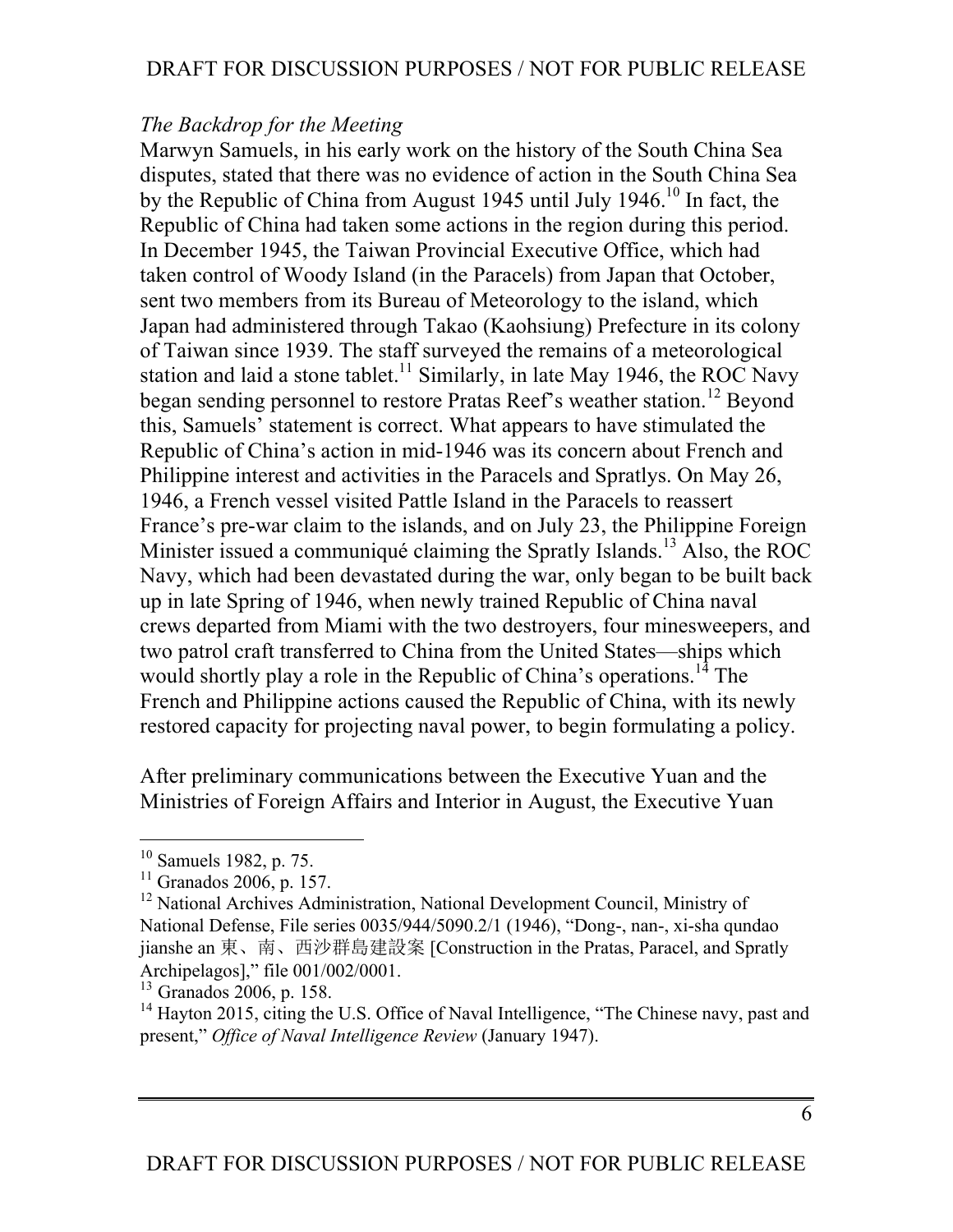issued order no. 10858 on September 19, 1946. Noting that the Philippine Foreign Minister had announced the annexation and placement of Tizard Bank in the Spratly Islands "within its national defense area (*guofang fanwei yinei* 國防範圍以內)," the cabinet ministries were ordered to "handle this issue and work with the Guangdong Provincial Government to take over (*jieshou* 接收; this term is discussed in detail below) the islands in the South China Sea."<sup>15</sup>

#### *Minutes of the Cabinet-Level Meeting*

 $\overline{a}$ 

The meeting was held six days later, on September 25, 1946. It was convened by the Ministry of the Interior, and attended by representatives of the Ministry of Foreign Affairs, Ministry of National Defense, and Navy General Headquarters. According to the minutes of the meeting (see Attachment 1),<sup>16</sup> the first of the nine items of discussion pointed to the map:

Item 1. In taking over the islands in the South China Sea, how should [we] delimit the scope of the takeover? Resolved: Use the limits shown in the "Location Sketch Map of the Republic of China's Islands in the South China Sea" which has been drawn up by the Ministry of the Interior.

Given the significance of this text, which crucially links the minutes from the September 25, 1946 cabinet meeting to the sketch map, it is worth examining the original Chinese text of each phrase of the passage (terms in bold are discussed below):

<sup>&</sup>lt;sup>15</sup> National Archives Administration, National Development Council, Ministry of the Interior, File series 0035/E41502/1/1 (1946), "Jinzhu xi-nansha qundao 進駐西南沙群島 [Entering and garrisoning the Paracel and Spratly Archipelagos]," files 0001/0001-0002, dated September 10, 1946. Tizard Bank was referred to in this memorandum as "Tuansha qundao 團沙群島" and, parenthetically, "Shinnan Guntō 新南群島," the name of the Japanese wartime administration for these islands.

<sup>&</sup>lt;sup>16</sup> National Archives Administration, National Development Council, Ministry of National Defense, "Jinzhu xi-nansha qundao an 進駐西南沙群島案 [Entering and garrisoning the Paracel and Spratly Archipelagos]," File series 0035/061.8/3030, file 001/001/0003 through 0004, dated September 26, 1946.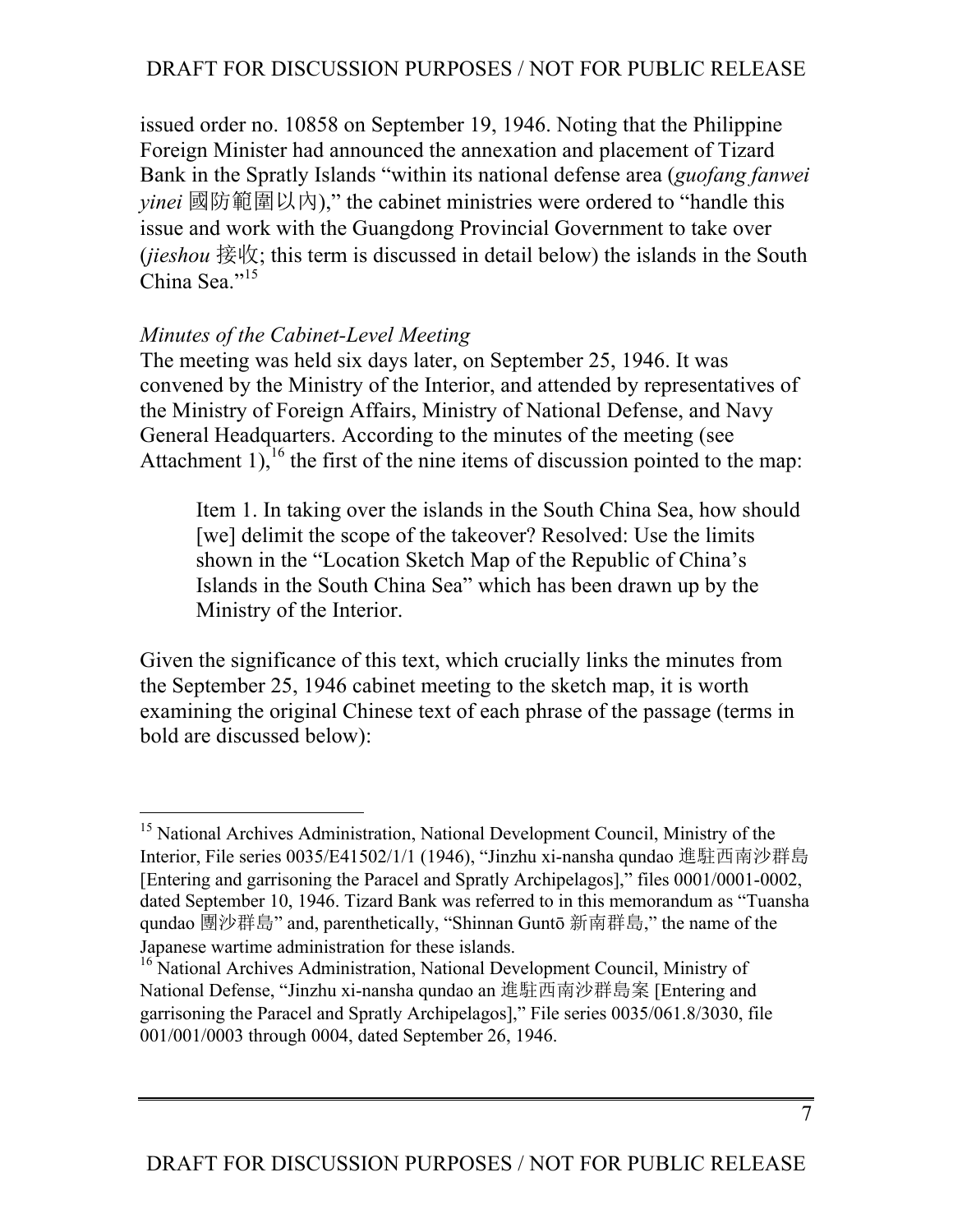*Jieshou nanhai ge dao* 接收南海各島, *ying ruhe huading jieshou fanwei* 應如何劃定接收範圍. *Jueyi* 決議: *Yizhao neizhengbu nizhi zhi "nanhai zhudao weizhi lüetu" suo shi fanwei* 依照內政部擬製之 「南海諸島位置略圖」所示範圍.

The key terms in this segment, highlighted in bold, are defined as follows by the *Oxford Chinese Dictionary* and University of Hawai'i Press's *ABC Chinese Dictionary*, with additional remarks by the author:

- *jieshou* 接收: receive, take over, expropriate. This term was used to refer to the Chinese government's takeover of territory vacated materiel left behind by Japanese forces following the war. In this context, "take over" is the appropriate translation for the South China Sea islands. Scholars sometime translate this term using the "re-" prefixed forms—*reclaim*, *retake*, or *recapture*— which would imply the *return* or *restoration* of lost or stolen goods or territory, but, strictly speaking, the term does not indicate a return. Contrast with the term *guangfu* 光復 (glorious restoration), used by the Republic of China to describe Japan's "*retrocession*" of Taiwan to China in 1945. This term should not be confused with the homonymous term, *jieshou* 接受, meaning *accept*.
- *huading* 劃定: delimit, demarcate. This term is often used in the context of planning and maps.
- *fanwei* 範圍: scope, limit, range, extent, bound. This term is often used to describe geographic limits.

Item 1 continued:

The Administrative Yuan will appraise and decide, and order the Guangdong Provincial Government to comply [and carry out the takeover].

The other key decisions from the meeting were as follows:

Item 2. Decide if the Ministry of the Interior should release the table of translated names of the islands? Resolved: After checking [the names], ask the Administrative Yuan to appraise and decide.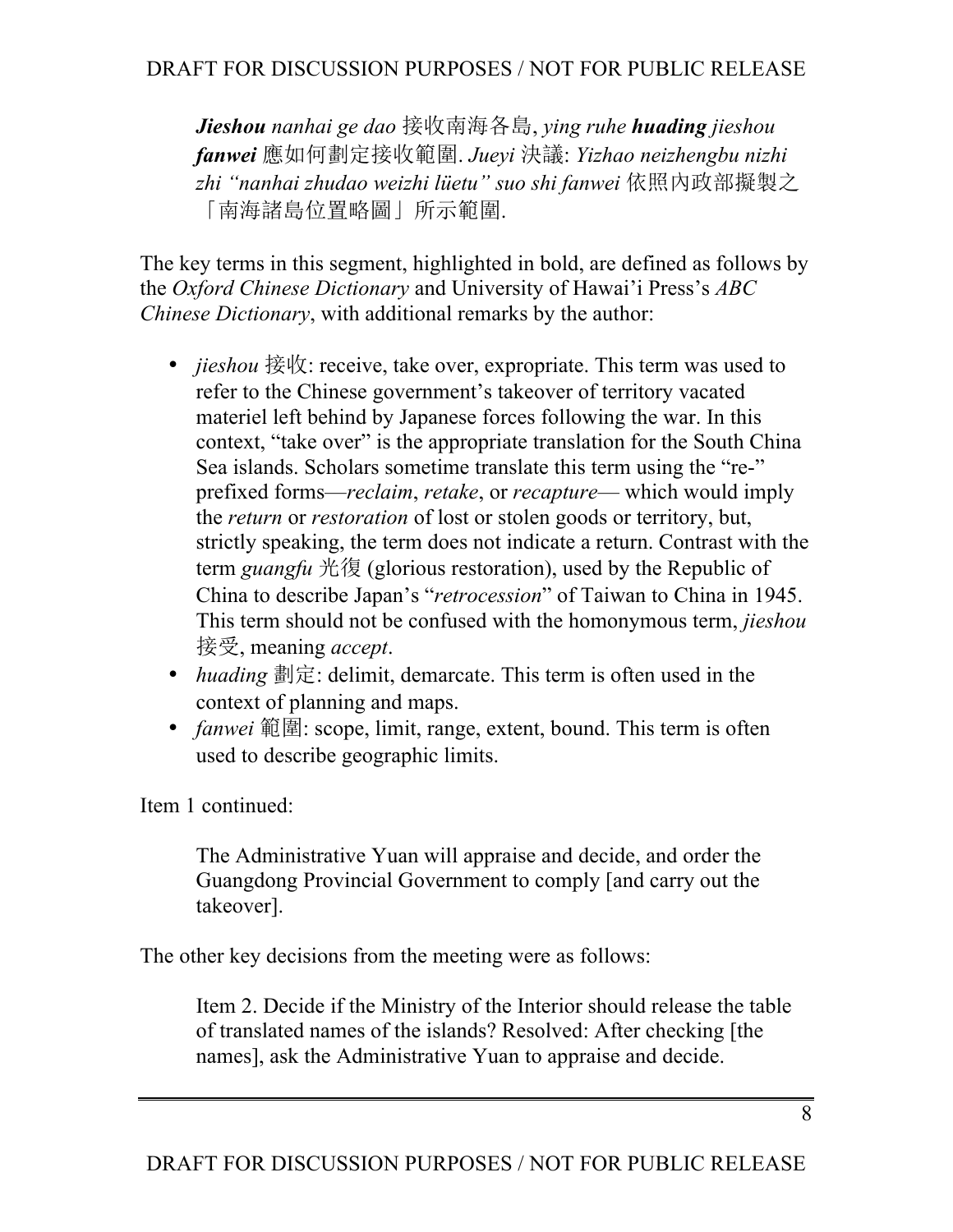Item 3. How should materials about the islands in the South China Sea be collected? Resolved: The Navy General Headquarters will collect and send to the Ministry of the Interior for use.

Item 4. How should the discussions and actions about this case be documented? Resolved: The Ministry of the Interior will document.

Item 5. What markers should be left on the islands when we have taken them over? Resolved: Guangdong Province will have stone markers produced before leaving, to be laid at places such as Itu Aba, North Danger Island, and Spratly Island, and other appropriate islands. The tablet will state, "Territory of China" (*woguo lingtu* 我國領土). The locations, ceremonies, and texts of each tablet will be prepared by the Ministry of the Interior.

Item 6. After the takeover should we change the names of the various shoals, banks, etc.? Resolved: Use the table prepared by the Ministry of the Interior; the Administrative Yuan will appraise and decide; then, the Ministry of the Interior will create and make a public announcement.

Item 7. Should the takeover temporarily be made secret or not? Resolved: Before completely and formally taken over, do not make a public announcement.

Item 8. [Handwritten] How should the takeover ships be sent out? Resolved: The Ministry of National Defense will send them.

As Item 2 indicates, the location sketch map was accompanied by a "Table of Names for the Islands in the South China Sea" (*Nanhai zhudao mingcheng yi lanbiao* 南海諸島名稱一覽表). The four-page table contained three columns: The new official name for each island in Chinese, the old name (if different), and the conventional Western name.

On October 12, 1946, the Administrative Yuan approved the use of this map as delimiting the scope of the mission to take over the South China Sea islands.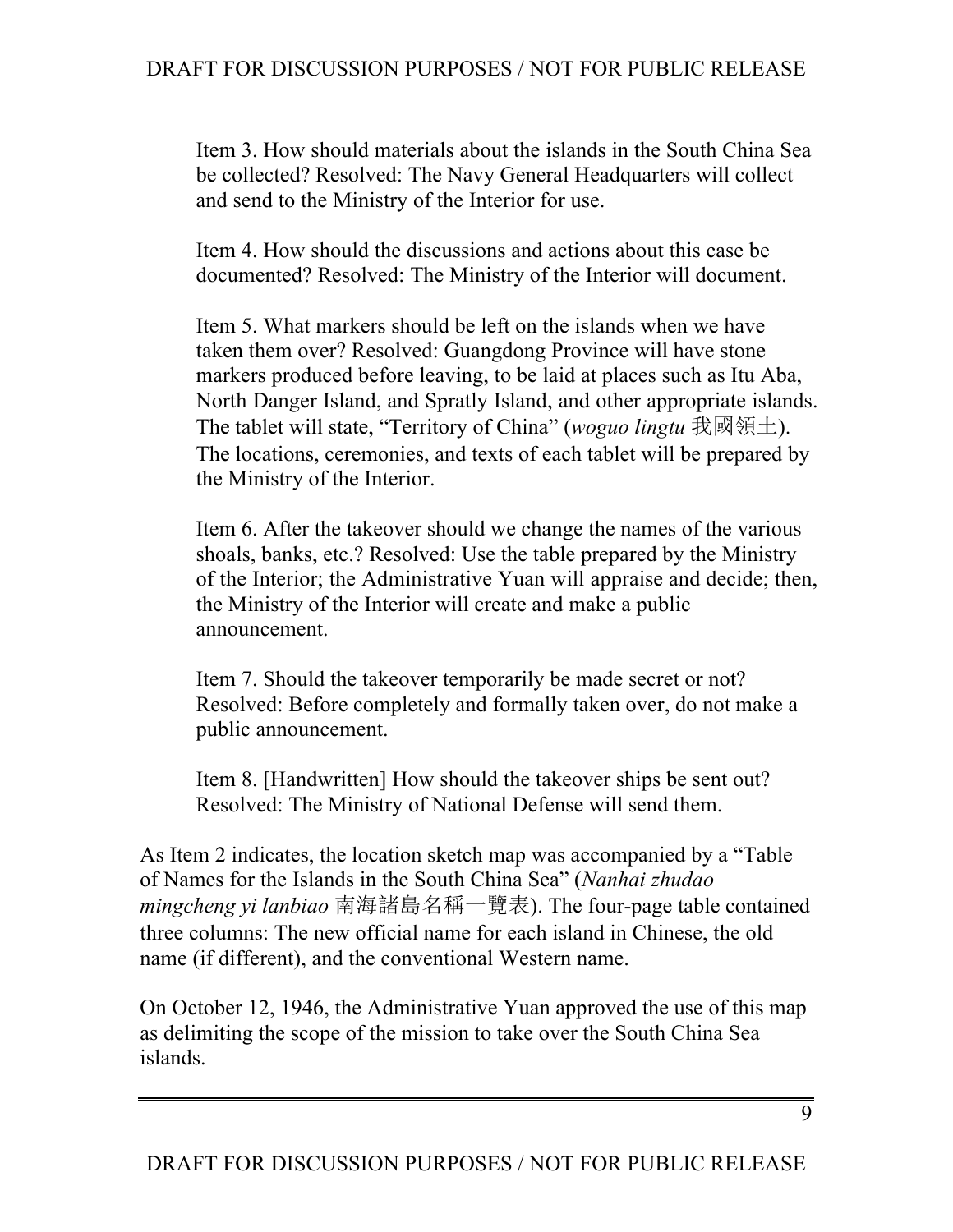### **Evidence of Chiang Kai-shek's Interest in the Mission**

The present study does not detail the naval expedition to take over the South China Sea islands or the diplomatic rows that ensued, but records from the Chiang Kai-shek Archives show that this mission rose to the attention of the Generalissimo and Chairman of the Nationalist Government himself.

On October 5, 1946, Chiang ordered the Ministry of National Defense to send the Republic of China Navy to take over the Paracels and Spratlys within one month. Chiang wrote on the order in red wax pen, reiterating: "No matter what… send troops to take over [the islands] within one month, and make no mistakes (*wulun ruhe… xian yige yue nei zhu wu cuo* 無論如 何… 限一個月內駐勿錯)." 17

Again, on December 8, 1946 Chiang wrote on a memorandum reporting the status of the mission to the Paracels and Spratlys, he wrote in red: "Have troops entered and been garrisoned (*youfou paibing jinzhu* 有否派兵進駐)?" Here, in using the term *jinzhu*, Chiang employed another term (beside *jieshou*, discussed above) frequently associated with the takeover mission in the South China Sea. This term is defined as "(of troops) enter and garrison (a town a city, etc.); be stationed."<sup>18</sup>

On December 17, 1946 Chiang received an update on the status of the mission which explicitly addressed his question. The document stated that the Navy had landed 35 troops on Pratas Island on May 23, a second group of 64 arrived on August 12, and a third group of 10 on August 15; a contingent of 67 landed on Woody Island on November 28; and the same number, 67, were sent on the Spratlys mission, but having been delayed by

 $\overline{a}$ <sup>17</sup> Academia Historica, Archives of President Chiang Kai-shek, Papers on the Revolution: Diplomacy with France and Indochina, memorandum from Chen Cheng to Chiang Kaishek, dated October 5, 1946, file number 002-020400-00050-045.

<sup>&</sup>lt;sup>18</sup> Academia Historica, Archives of President Chiang Kai-shek, Papers on the Revolution: Diplomacy with France and Indochina, memorandum from Chen Cheng to Chiang Kaishek, dated December 8, 1946 file number 002-020400-00050-046.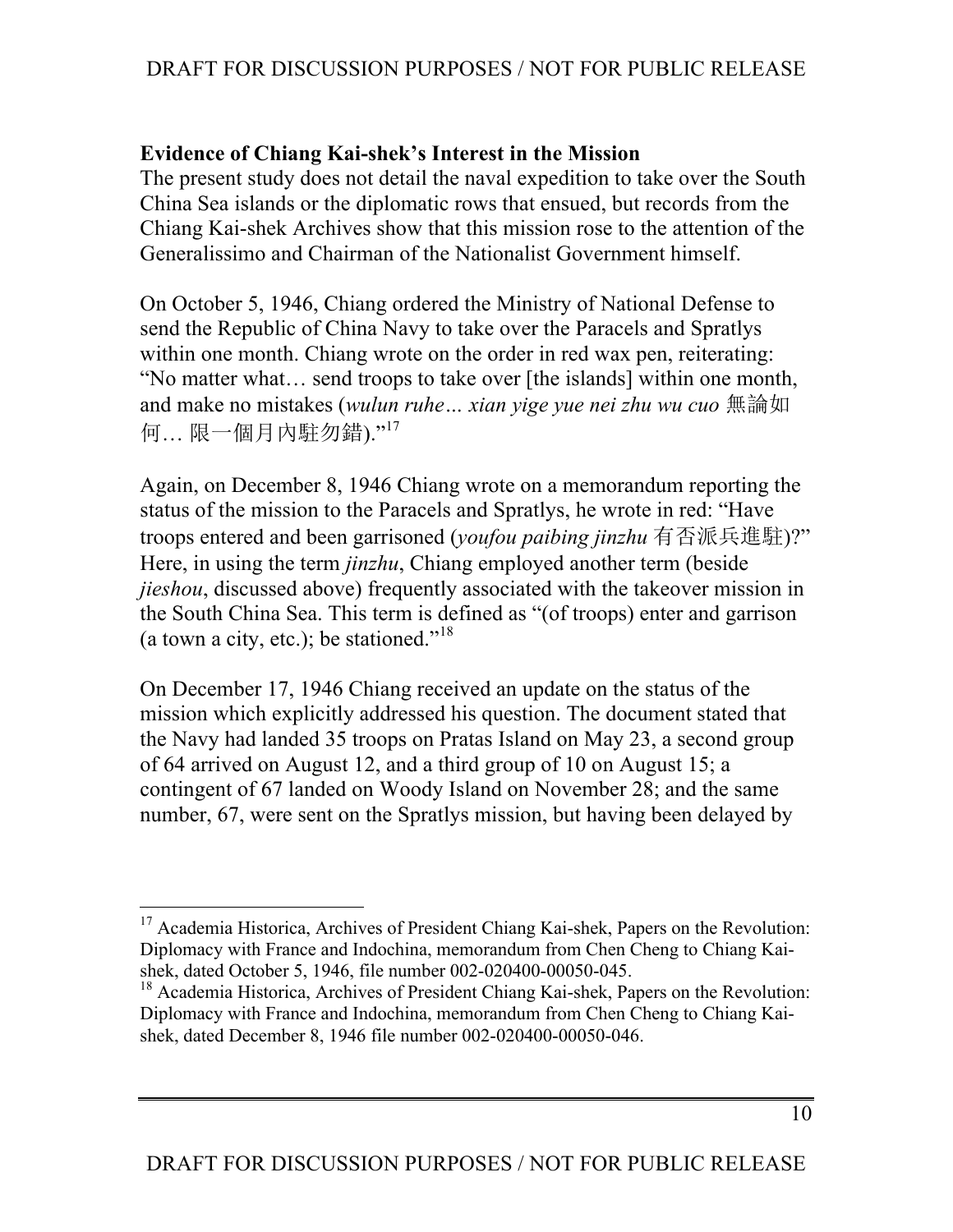poor weather they only departed from the port of Yulin, Hainan on December 9 and landed on Taiping Island on December 12.<sup>19</sup>

From these documents, it is clear that interest in the South China Sea islands rose to the highest levels of the Republic of China Government, and that Chiang Kai-shek's express priority for this mission was the landing and garrisoning of troops on the islands.

### **From Draft to Publication of the Dashed-Line Map**

As the minutes from the September 1946 minutes made clear, a public announcement about the mission was to be deferred until a future date. In the meantime, while the mission to take over the islands in the South China Sea was underway, the Republic of China Government continued work on a final set of maps and a revised table of names for the islands. In December 1946 the Ministry of the Interior Office of Territory completed a set of six maps of the South China Sea, including the "Location Map of the Islands in the South China Sea," whose lack of the term "sketch" indicated the map's move from draft to final form. The six maps were entitled: (1) "Location Map of Islands in the South China Sea," (2) "Paracel Archipelago," (3) "Macclesfield Bank," (4) "Spratly Archipelago," (5) "Taiping Island, Spratly Archipelago," and (6) "Yongxing Island and Shi Island, Paracel Archipelago."

By December 25, 1946 the report on the Paracels takeover mission was completed, followed by the report on the Spratlys takeover mission on February 4, 1947.<sup>20</sup> On February 25, 1947, Rear Admiral Lin Zun, who led the Navy's takeover mission of the Spratlys, submitted a report proposing the public announcement of the mission and the extent of the Government's claims. This report, with an attached map corresponding to the final section of the proposal (See Attachment 5: February 1947 Report and Map by Lin

<sup>&</sup>lt;sup>19</sup> Academia Historica, Archives of President Chiang Kai-shek, Papers on the Revolution: Diplomacy with France and Indochina, memorandum from Chen Cheng to Chiang Kaishek, dated December 17, 1946, file number 002-020400-00050-047.

 $^{20}$  For additional analysis of these two reports, see Chung 2015, pp. 6-7.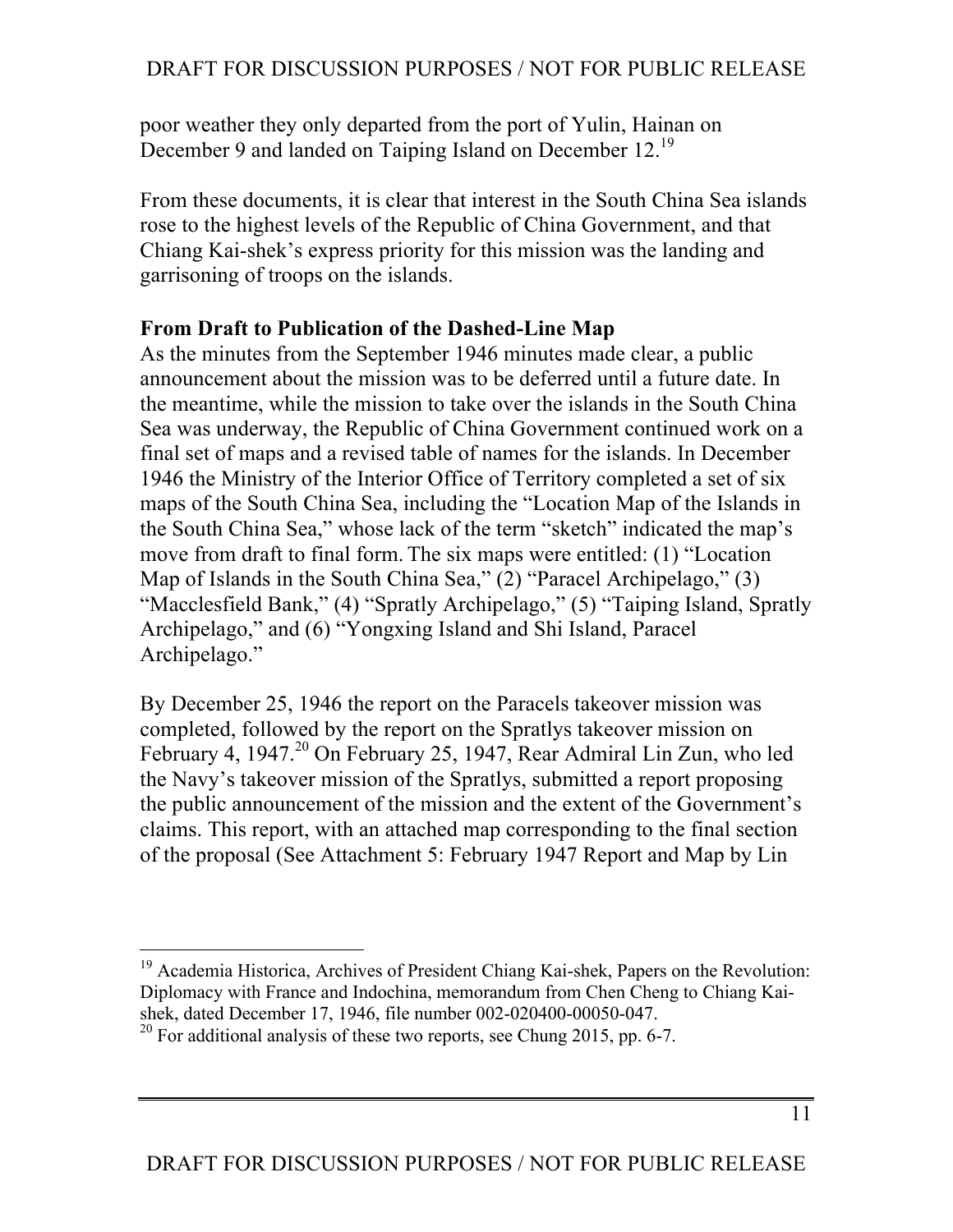Zun), gives a sense of which aspects the Government's claims were still in flux: $^{21}$ 

Subject: Suggestions regarding the question of whether or not to publicly announce the entering, garrisoning, and taking over of the Paracel and Spratly Archipelagos

1. The method and time of the public announcement

We should publicly announce that our country's government took over the Paracel and Spratly Archipelagos's main islands [strikethrough in the original] between last November and December, that the Navy entered and garrisoned Woody Island in the Paracels and Taiping Island in the Spratlys, and that sovereignty [inserted: "over all islands (*ge dao* 各島)"] is all ours.

Reasons: (1.) The islands in the Paracels and Spratly Archipelagos are numerous, so we landed on each place, in order to prove our sovereignty and prevent other countries from coveting them and incidents from occurring over them.

(2.) The scope of this nation's territory (*benguo guojing fanwei* 本國 國境範圍) urgently must be established. At this time, the masses of the entire country are interested in the Paracels and Spratlys. We should publicize and stir up the masses' consciousness of the South Sea and establish the scope [inserted: "of the nation's territory"].

2. Collection of Archives on Paracel and Spratly Archipelagos

Guangdong Provincial Government has a complete archive of materials related to the Paracel Archipelago and our country's long struggles with Japan and France over them. These should all be

 $\overline{a}$ <sup>21</sup> National Archives Administration, National Development Council, Ministry of National Defense, "Jinzhu xi-nansha qundao an 進駐西南沙群島案 [Entering and garrisoning the Paracel and Spratly Archipelagos]," File series 0035/061.8/3030, file 003/003/0008 through 0010, dated February 25, 1947.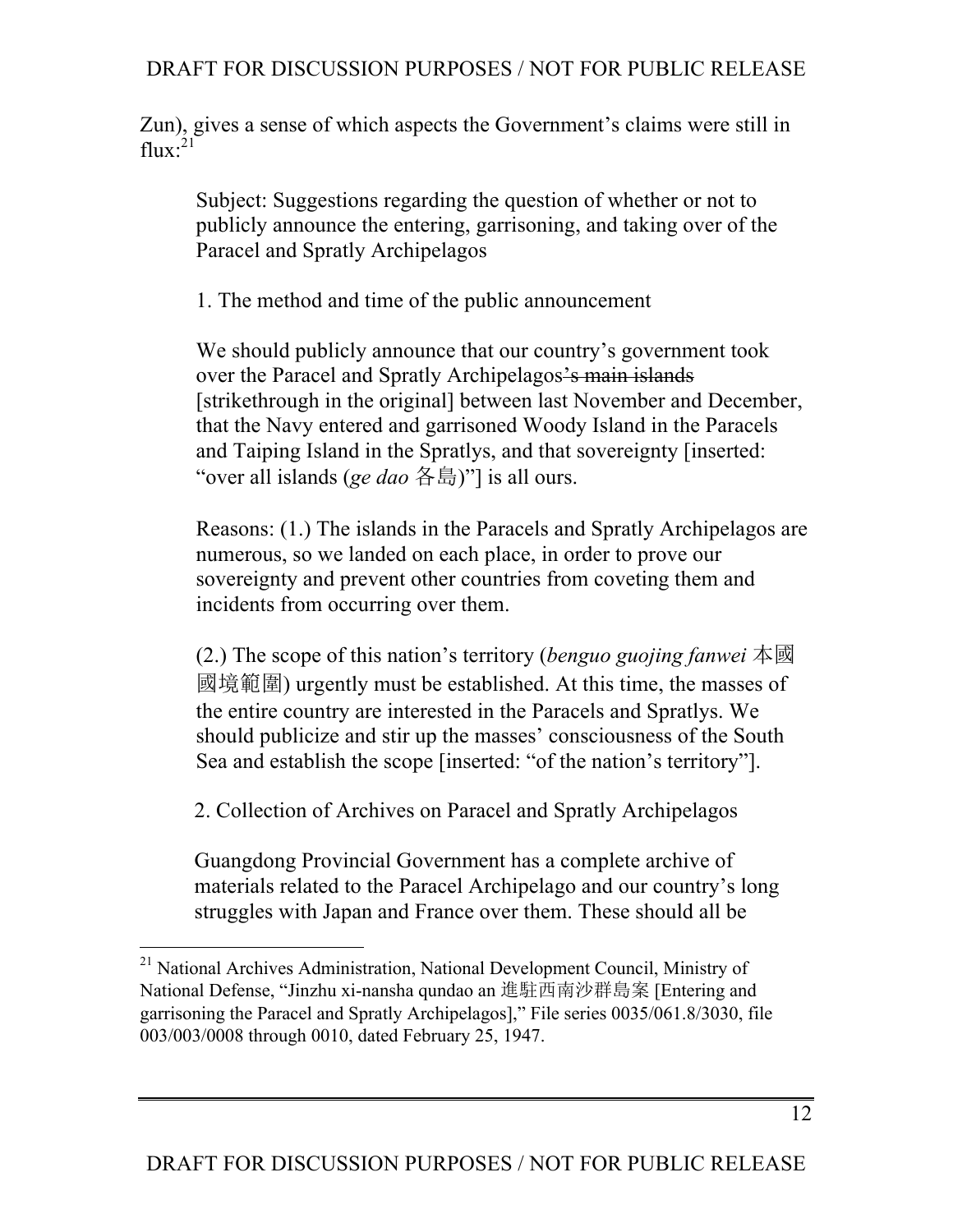ordered to be sent to the capital. Regarding the Spratly Islands, other than various countries' published navigational maps of the South China Sea, which show Chinese fishermen's and the Navy's frequent travels to the Spratlys, the Taiwan Executive Administrative Office has a complete archive, and an order should be sent by cable to send these to the capital.

3. The scope of the Paracel and Spratly Archipelagos

(1.) The Paracel Archipelago is one 100-200 nautical miles from our port of Yulin, Hainan. Our warships and fishing boats frequently go there. Sovereignty over the whole should be ours (*qi quanbu zhuquan ying shu wo you* 其全部主權應屬我). This is perfectly justified. We should announce that the entirety belongs to us.

(2.) The breadth of the Spratly Archipelago is extremely large. Its most important island, Taiping, is over 500 nautical miles from Yulin harbor, but it is only over 200 nautical miles from the Philippines. Therefore, it seems we must further research the scope of our public announcement (*gu qi gongbu fanwei si ying jiayi yanjiu* 故其公佈範 圍似應加以研究). I have drawn up the three following proposals:

(a.) Treat Japan's Shinnan Archipelago [c. 1939-45] as the scope. This extends from 7-12° North and 111-117° East. All islands, shoals, and rocks belong to us. This scope of this proposal may be too close to (*kong guojin yu* 恐過近於) the Philippine island of Palawan.

(b.) Treat 7-12° North to 111-115° East as the scope.

(c.) Treat 10-12° North to 114-115° East as the scope.

If the above description is acceptable, please transmit it to relevant agencies for consideration.

(Attachment 5 contains a map which was attached to this memo and which illustrates the areas corresponding to  $(2a)$ ,  $(2b)$ , and  $(2c)$ .)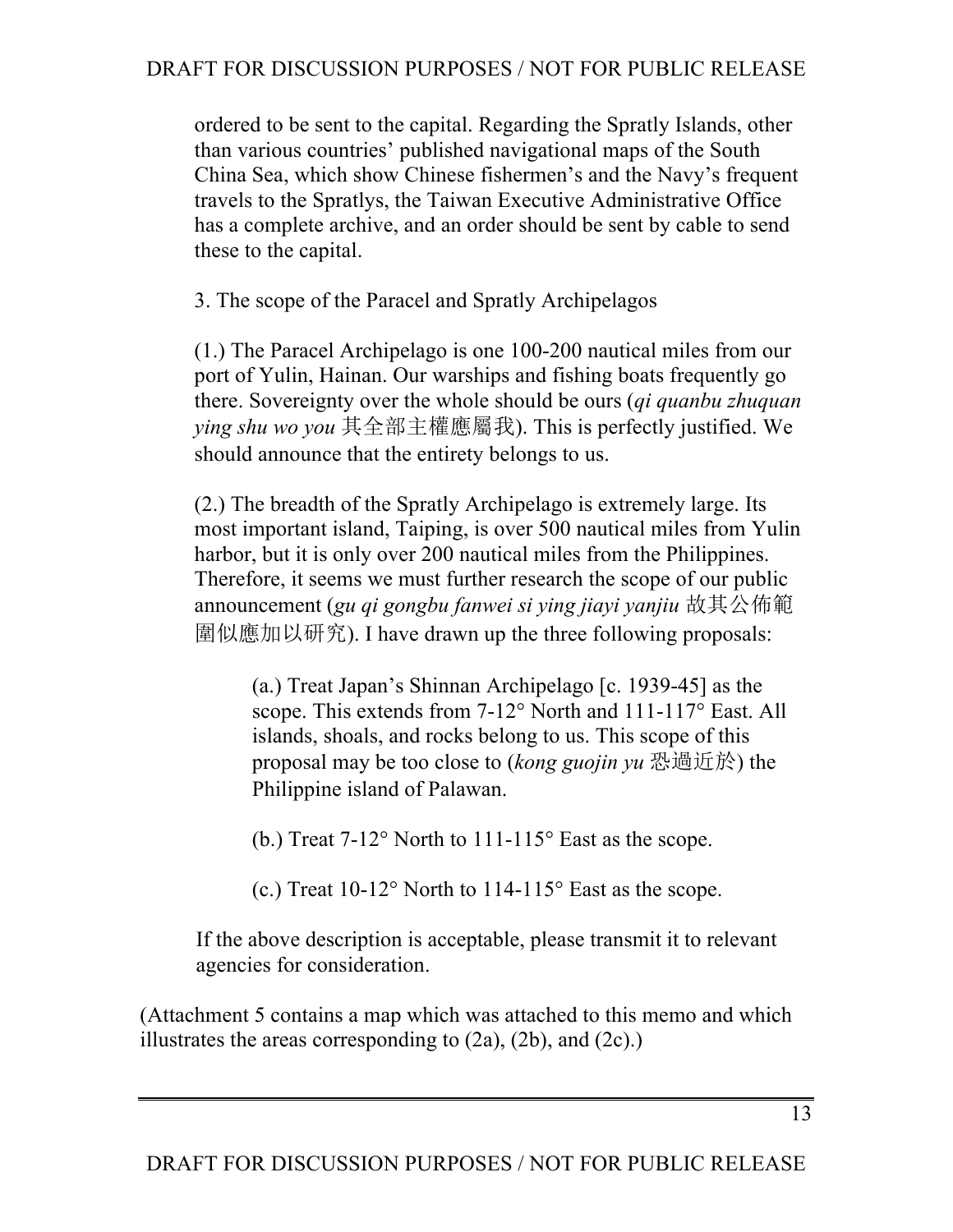While the specific proposals about the scope of the Republic of China's claims in the South China Sea are not directly reflected in the shape of the published dashed-line map, a number of aspects of the report are noteworthy. First, in planning the public announcement, Lin emphasized that the Republic of China was establishing sovereignty over "all islands." Second, in delimiting the "scope" of the Republic of China's territory, Lin treated the Paracels and Spratlys as distinct archipelagos, and did not consider or draw the seas between them. Third, whereas he felt the Republic of China's claim to the Paracels was obvious, he was more circumspect about the claim to the Spratlys. He provided three distinct proposals, starting first with the largest claim, corresponding to the area that Japan had annexed from 1939-45. He specified that it was "all islands, shoals, and rocks" within the area that would belong to the Republic of China. Lin showed concern that the claim's proximity to the Philippines would cause problems. Thus, he provided two additional and gradually narrower proposals, both including Taiping Island (Itu Aba). It is clear from Lin's report that the scope of the Republic of China's claims was still in flux as of late February 1947; that none of his proposals entertained claiming the entire body of the South China Sea within the dashed line of the 1946 map; and that in fact his proposal was limited to islands, shoals, and rocks.

In the months that followed, the Republic of China Government created a series of proposals for the development and defense of the islands in the South China Sea. The Ministry of the Interior submitted the final set of the maps of the islands of the South China Sea, printed by the Ministry of National Defense Bureau of Surveys, to the Administrative Yuan for approval, along with a table of revised names for the islands. On August 8, 1947, the Government approved the maps and table and ordered their release.<sup>22</sup> (The maps are included in attachment 2.) The path of the dashed line in the released maps did not change, despite internal deliberations represented by Lin Zun's Febuary 25, 1947 report; its arc continued to occupy an expansive area in the South China Sea. The purpose of the public announcements about the Government's takeover of the islands comported with Lin's suggestions: to establish the scope of nation's territory, raise

<sup>&</sup>lt;sup>22</sup> For additional analysis of the mid-1947 meetings, see Chung 2015, p. 7.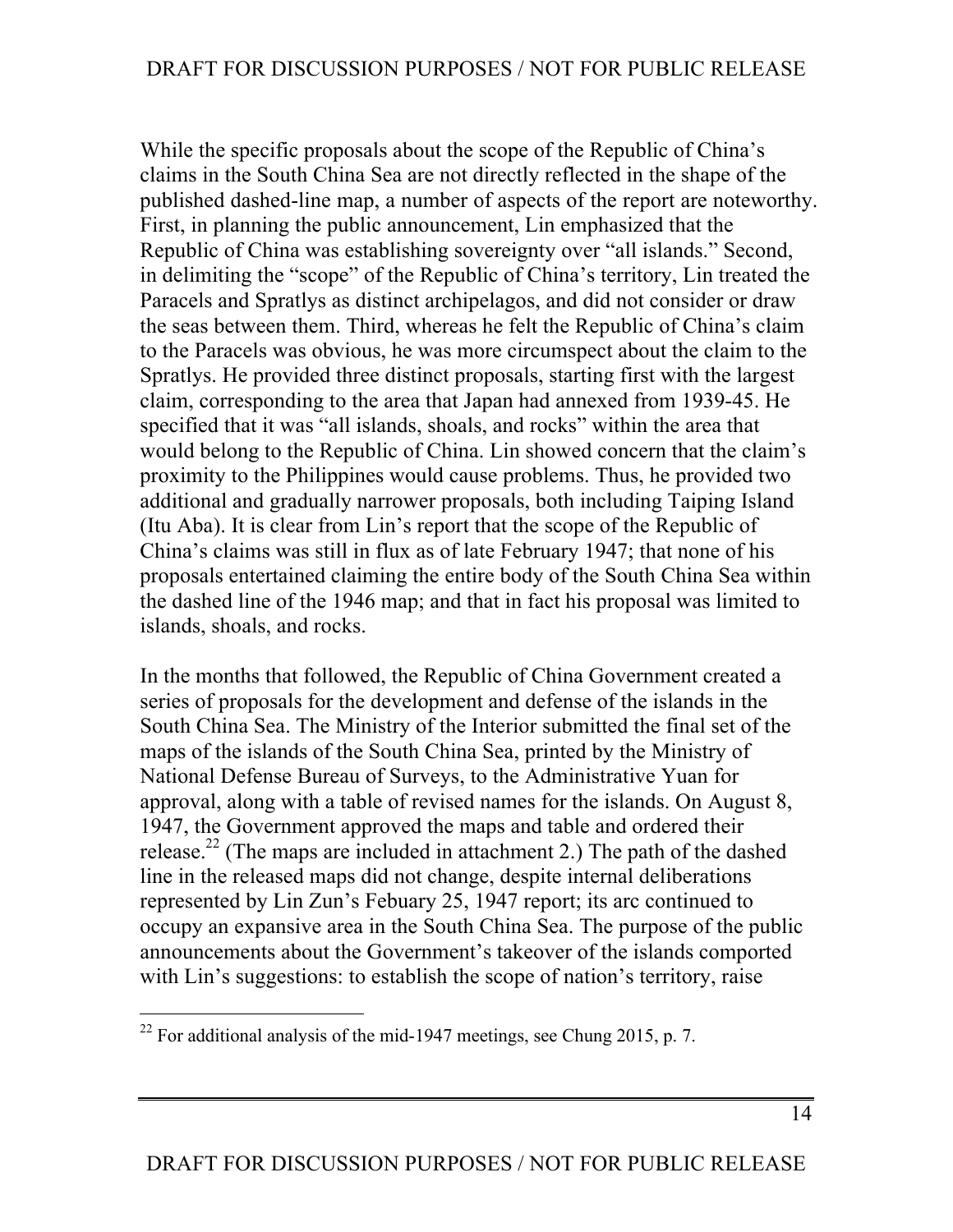public consciousness of China's islands in the South China Sea, and to notify other countries of the islands in the South China Sea that the Republic of China Government staked claim to.

Variant forms of the maps were published. The Office of Territory in the Ministry of the Interior published a slightly different edition of the "sketch" map, without the "Republic of China" attribution, in the November 1947 book, *A Sketch Account of the Geography of the Islands in the South China Sea*. (The cover of the book and the map are included in attachment 3.) In February 1948, the same office published *The Administrative Division Map of the Republic of China*, which includes the islands on both the map of China and the regional map, entitled "Location Map of the Islands in the South China Sea." These maps were all marked by the dashed line.

### **Interpreting the Dashed Line**

The dashed line used in the Republic of China's maps of the South China Sea islands from this era, which was first used in the 1946 map to delimit the scope of the naval takeover of the islands and which persisted in official Chinese maps thereafter, is unique. This study surveyed official maps of China's other land and maritime borders—including along the Sino-Burmese border and the Senkaku Islands in the East China Sea—from the period 1945-50 and found no evidence of a dashed line being used on other borders. Other official maps, both internal and published, were found to employ similar line *forms*—the "line-dot" and "bone-dot" forms—as national boundary lines. However, no other maps from the era located in the course of this research use the *dashed* variant of this line form. For this reason, this study argues that the dashed line remains a line without a legend.

Furthermore, all draft maps and the earliest published maps reviewed for this research uniformly lack legends defining the nature of the dashed line. The first map from this period that provides a legend of border line forms is a set of maps of the South China Sea, printed by the Republic of China Ministry of National Defense Bureau of Surveys in May 1948. (See Attachment 6: May 1948 Spratly Archipelago Map.) This map contains a legend defining the form used for land borders between countries and on the dashed line as "national border" (*guojie* 國界), but, crucially, the legend fails to distinguish between the *dashed* variant of the line used in the South China Sea and the *solid* variant of the line used on all land borders between countries. Thus,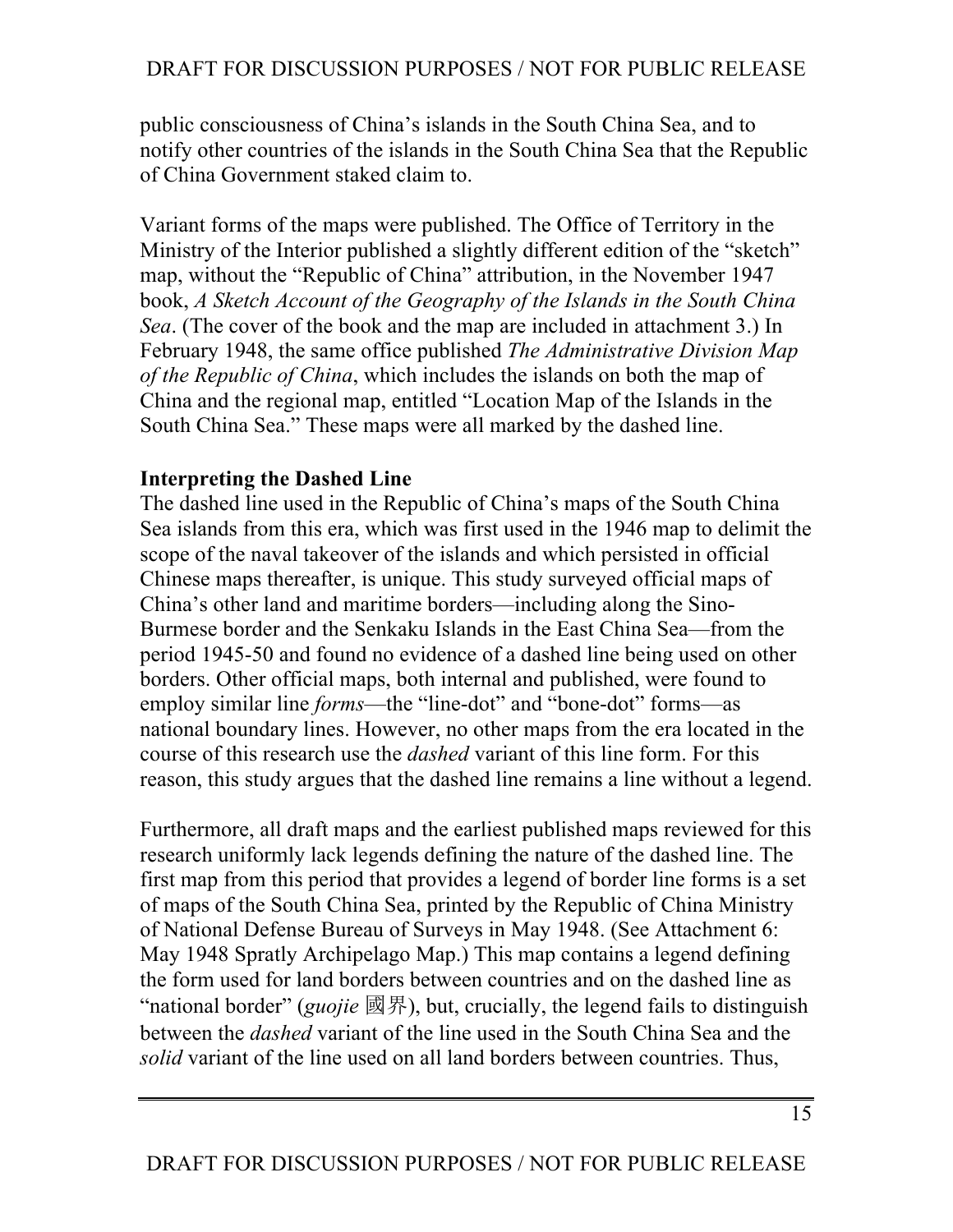while the symbology used for the dashed line clearly bears some relation to the "national border," the dashed nature of the line is not explained by the legend.

Unfortunately, this study located no archival evidence explaining the use of the dashed line as opposed to a solid line. From its first appearance in 1946, the dashed line lived on uniquely in Government maps of the South China Sea. The number of dashes, their form, and precise locations may have changed, but the use of a dashed line did not.

Nonetheless, given the Republic of China Government's consistent use of the dashed line in maps of the South China Sea, in a manner distinct from that used on other land or maritime borders, it is reasonable to conclude that the dashed line indicates a special case, one different from other Chinese border claims.

In the absence of explicit evidence about the meaning of the dashed line, all possible interpretations must be judged against the abundant textual evidence in the Republic of China archives from this period. The textual evidence on the Republic of China's South China Sea policy in 1945-50 indicates that the Government was pursuing a claim in the South China Sea to the islands themselves and not the sea as a whole, within the dashed line. The titles of the maps indicate that their subject was the "Islands in the South China Sea." Records describing the formation and execution of the Republic of China's South China Sea policy indicate that the highest levels of the Republic of China Government (including Chiang Kai-shek himself) was focused on establishing sovereignty over the islands, by stationing and garrisoning troops, erecting stone markers, surveying and developing the islands, and publishing a table of revised names of the claimed islands along with maps identifying their location. Reports such as those by Rear Admiral Lin Zun focused on land features of the archipelagos rather than the seas in between them. Records discuss the islands' military value (in denying their use to foreign powers who might again threaten China), as well as their economic value (their use by Chinese fishermen, their guano mines for commercial exploitation, and their location along commercial shipping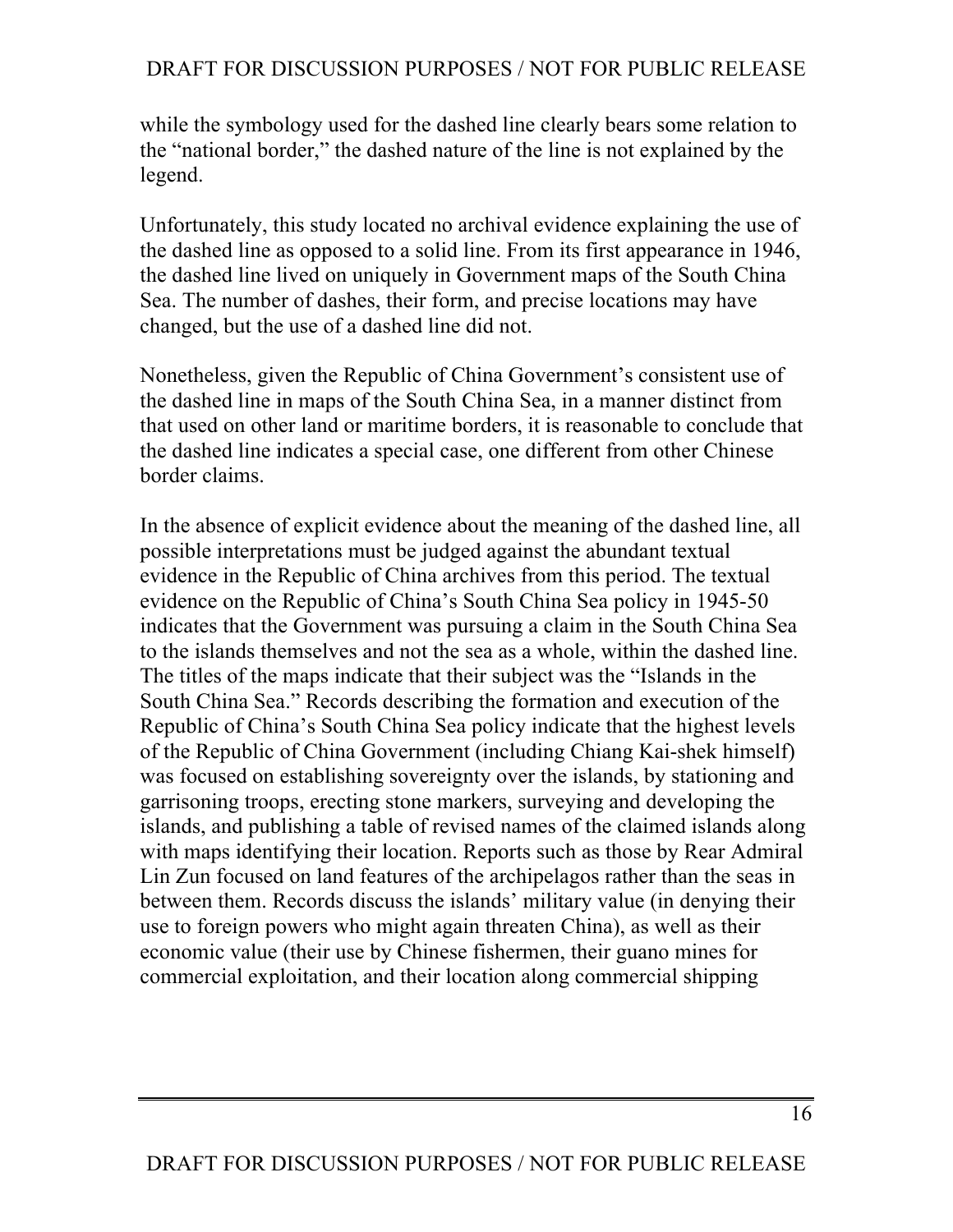lanes). But, as argued by historian Christopher Chung<sup>23</sup> and verified in this study, there is no textual evidence of maritime claims by the Government beyond, presumably, contemporary practice of a three nautical mile territorial sea.

Given this evidence, there is a strong basis for arguing that the dashed line in Republic of China's dashed line maps from the 1946-48 period represented an islands attribution claim: at first, an instruction to the Navy as to which islands should be taken over, and once the mission was completed, a public announcement to the domestic and international audiences that the Republic of China had claimed the land features within the dashed line and, presumably, the contemporary three nautical mile territorial sea surrounding each land feature.

 $\overline{a}$  $23$  Chung 2015, p. 8.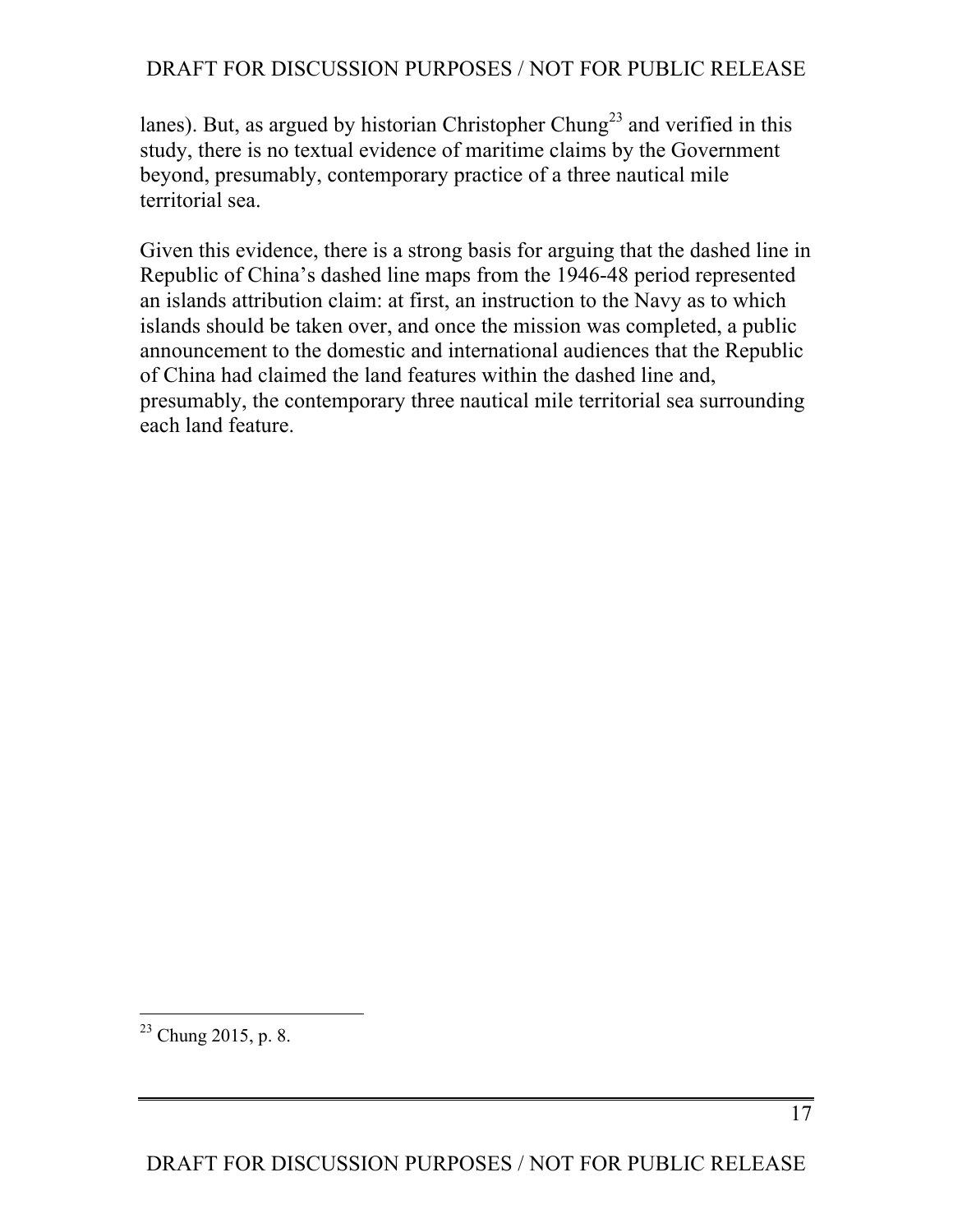# **Bibliography**

- Chung, Christopher, "Drawing the U-Shaped Line: China's Claim in the South China Sea, 1946-1974," *Modern China* (January 2016), pp. 1- 35.
- Granados, Ulises, "Chinese Ocean Policies Towards the South China Sea in a Transitional Period, 1946-1952," *China Review* 1:6 (Spring 2006), pp. 153-181.
- Hayton, Bill, "Calm and Storm: the South China Sea after the Second World War," available from the Asia Maritime Transparency Initiative http://amti.csis.org/calm-and-storm-the-south-china-sea-after-thesecond-world-war/ (August 13, 2015). Accessed April 13, 2016.
- Li Jinming and Li Dexia, "The Dotted Line on the Chinese Map of the South China Sea: A Note," *Ocean Development & International Law* 34:3-4 (2003), pp. 287-295.
- People's Republic of China, Permanent Mission to the United Nations, Notes Verbales CML/17/2009 and CML/18/2009, dated May 7, 2009, available from un.org and un.org. Accessed March 24, 2016.
- Republic of China, Ministry of Foreign Affairs, "Position Paper on ROC South China Sea Policy," dated March 21, 2016, available from the ROC Ministry of Foreign Affairs at mofa.gov.tw. Accessed March 24, 2016.
- Samuels, Marwyn, *Contest for the South China Sea*, New York and London: Methuen & Co., 1982.
- U.S. Department of State, Bureau of Oceans and International Environmental and Scientific Affairs, "China: Maritime Claims in the South China Sea," *Limits in the Seas*, No. 143, dated December 5, 2014, available from state.gov. Accessed March 24, 2016.

# **Historical Sources**

- Academia Historica, Archives of the Republic of China National Government, File series 0035/0561.12, file 3438-01-01, "Bohai wan haixia ji nanhai zhudaowan mingcheng 渤海灣海峽及南海諸島灣名 稱 [Names of Islands and Harbors in Bohai Bay Strait and the South China Sea]" (January 17, 1929-August 16, 1947).
- *Journal of the Land and Water Maps Inspection Committee* (Shuilu ditu shencha weiyuanhui huikan 水陸地圖審查委員會會刊), 1-3 (January-September 1935).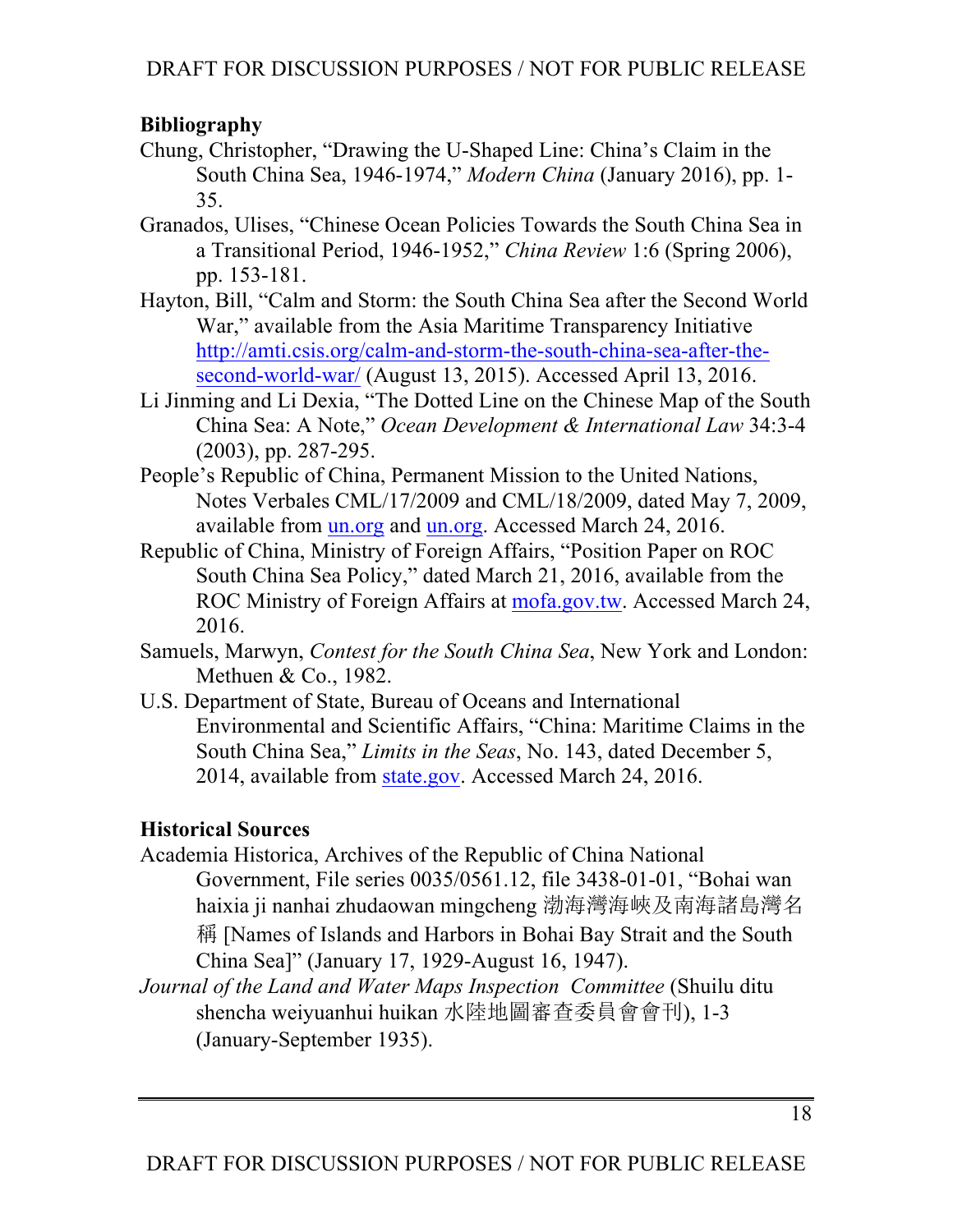- National Archives Administration, National Development Council, Ministry of the Interior, File series E41502/1/1 (1946), "Jinzhu xi-nansha qundao 進駐西南沙群島 [Entering and garrisoning the Paracel and Spratly Archipelagos]."
- National Archives Administration, National Development Council, Ministry of National Defense, File series 0035/061.8/3030 (1946), "Jinzhu xinansha qundao an 進駐西南沙群島案 [Entering and garrisoning the Paracel and Spratly Archipelagos]."
- National Archives Administration, National Development Council, Ministry of National Defense, File series 0035/944/5090.2/1 (1946), "Dong-, nan-, xi-sha qundao jianshe an 東、南、西沙群島建設案 [Construction in the Pratas, Paracel, and Spratly Archipelagos]."
- Zheng Ziyue 鄭資約, 1947, *Nanhai zhudao dili lüezhi* 南海諸島地理略誌 [A Sketch Account of the Geography of the South China Sea Islands], Ministry of the Interior Series on Territory, Commercial Press.

# **Attachments**

- 1. Minutes of the September 25, 1946 cabinet meeting and "Location Sketch Map of the Republic of China's Islands in the South China Sea." Source: National Archives Administration, National Development Council, Ministry of National Defense, File 061.8 3030 (1946), "Jinzhu xi-nansha qundao an 進駐西南沙群島案 [Entering and garrisoning the Paracel and Spratly Archipelagos]," File series 0035/061.8/3030, file 001/001/0003-0004 (minutes) and -0009 (map).
- 2. Maps of the Islands in the South China Sea approved by the Republic of China National Government on August 8, 1947 for release. Source: Academia Historica, Archives of the Republic of China National Government, File series 0036/0561.12, file 3438/01/01, "Bohaiwan haixia ji nanhai zhudaowan mingcheng 渤海灣海峽及南海諸島灣名 稱 [Names of Islands and Harbors in Bohai Bay and the South China Sea]," digital filenames: 001056112001095m through ~100m.
- 3. "Sketch Map of the Islands in the South China Sea," published November 1947. Source: Zheng Ziyue 鄭資約, 1947, *Nanhai zhudao dili lüezhi* 南海諸島地理略誌 [A Sketch Account of the Geography of the Islands in the South China Sea], Ministry of the Interior Series on Territory, Shangwu yinshuguan 商務印書館 [Commercial Press].